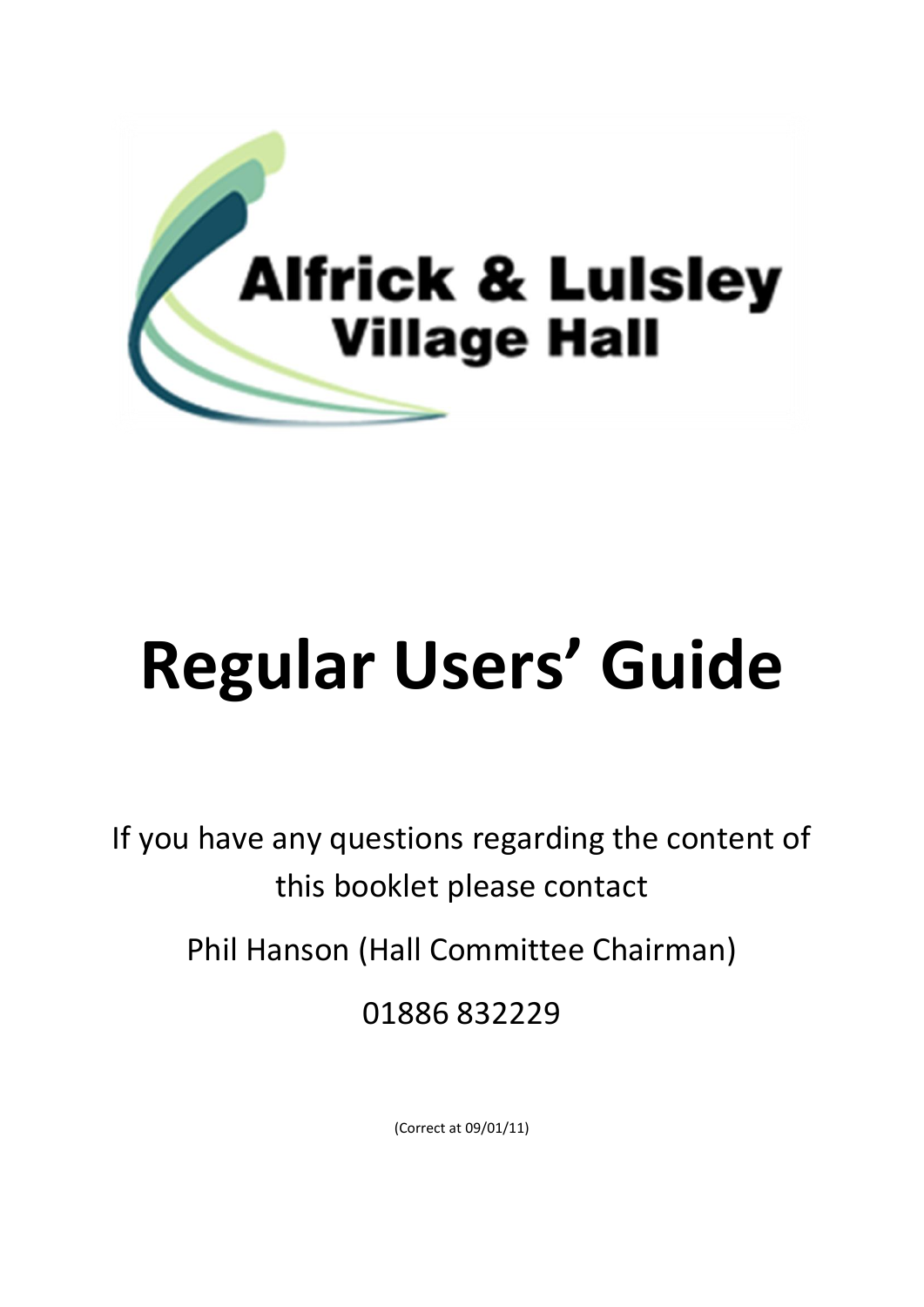# **Contents**

| 1.  |  |
|-----|--|
| 2.  |  |
| 3.  |  |
| 4.  |  |
| 5.  |  |
| 6.  |  |
| 7.  |  |
| 8.  |  |
| 9.  |  |
| 10. |  |
| 11. |  |
| 12. |  |
| 13. |  |
| 14. |  |
| 15. |  |
| 16. |  |
| 17. |  |
| 18. |  |
| 19. |  |
| 20. |  |
| 21. |  |
| 22. |  |
| 23. |  |
| 24. |  |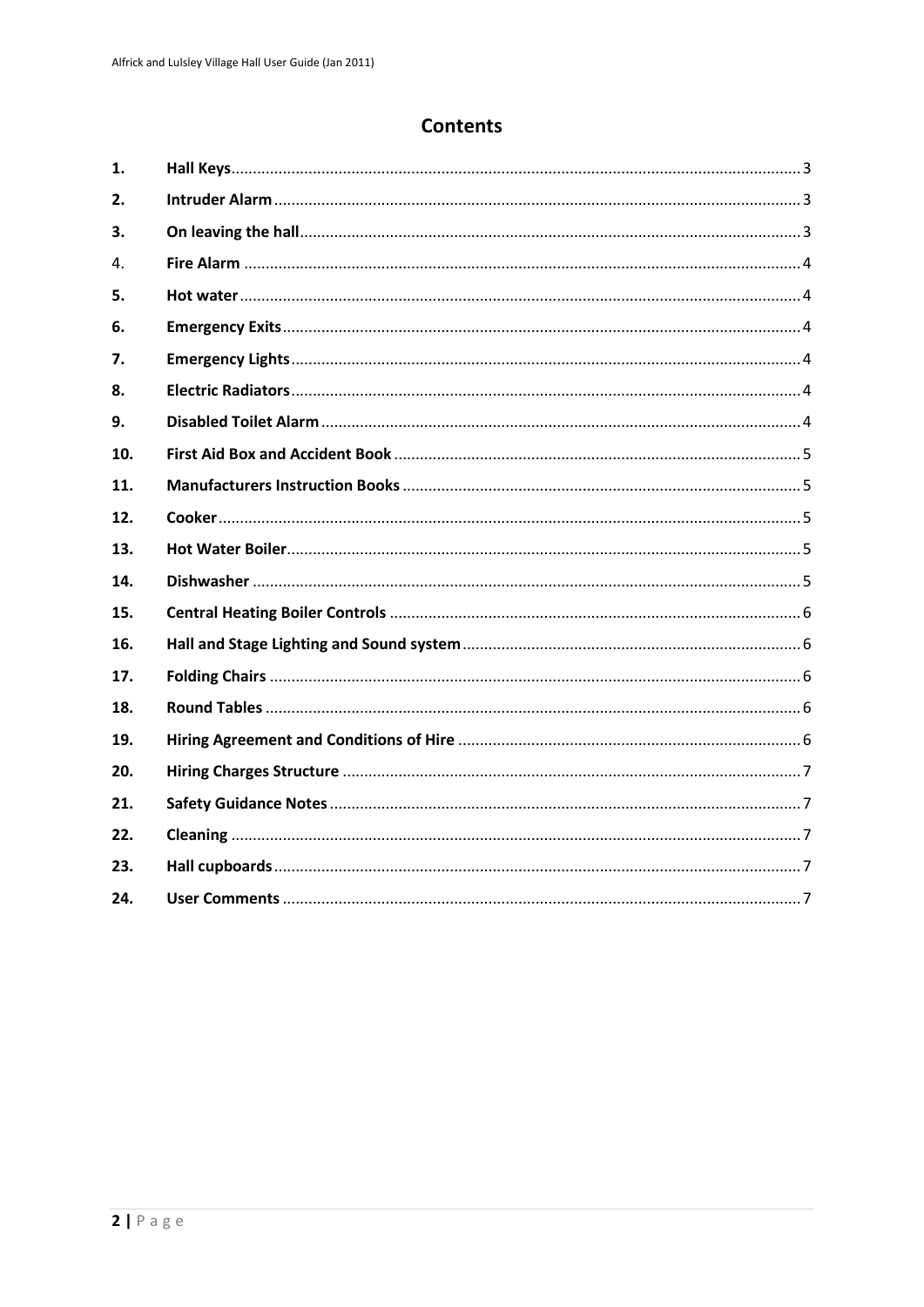# <span id="page-2-0"></span>**1. Hall Keys**

A hall key will be stored in a key safe to the right of the front door of the village hall. This will be available for regular hall users only (casual/occasional users must obtain a key from the nominated bookings secretary/committee key holder). Access to the key will be via a 4 digit code, under no circumstances must this code be shared with others. All regular users will sign a key users register and undertake not to divulge the key code to others. The committee will from time to time change the code in order to maintain hall security, regular users will be informed of the new code. As soon as the key is removed from the key safe the combination must be scrambled to avoid the code being visible to others. From time to time the hall may not be available to general users (e.g. a Brownie camp, in order to meet child protection requirements the key may temporarily be removed from the safe).

If for any reason the key is not available in the key safe please contact a member of the committee, all of whom are hall key holders.

# <span id="page-2-1"></span>**2. Intruder Alarm**

The hall is protected by an intruder alarm. Regular users of the hall will be provided with a 4 digit code which will enable them to set and unset the alarm. Under no circumstances must this alarm code be shared; all regular users will be required to sign an agreement not to divulge the alarm code to others. On entering the front door the internal speaker will sound – proceed to the alarm panel and enter the code. The alarm should unset. On leaving the hall please ensure that all windows and external and internal doors are closed, enter the 4 digit code and the internal speaker will sound. Lock the front door and listen for the two tone bleep that indicates that the alarm is set. Replace the key in the key safe and scramble the code.

In the unlikely event that the alarm sounds or if there is a fault in the system the internal speaker will chime regularly. Please contact Phil Hanson 01886 832229, Brian Fishwick 01886 832617 or Richard Steele 01886 821777 who will be able to reset the system.

# <span id="page-2-2"></span>**3. On leaving the hall**

Please ensure that all the internal doors are firmly shut (doors to the disabled toilet and changing room that are left open will mean that extractor fans keep running). All lights are turned off, the thermostat turned to 20°C and the boiler is off and switched to 'timed' (see point 15). Exit lights are provided via the large round timed switch in the entrance hall – ensure all switches are off and then press the large round button.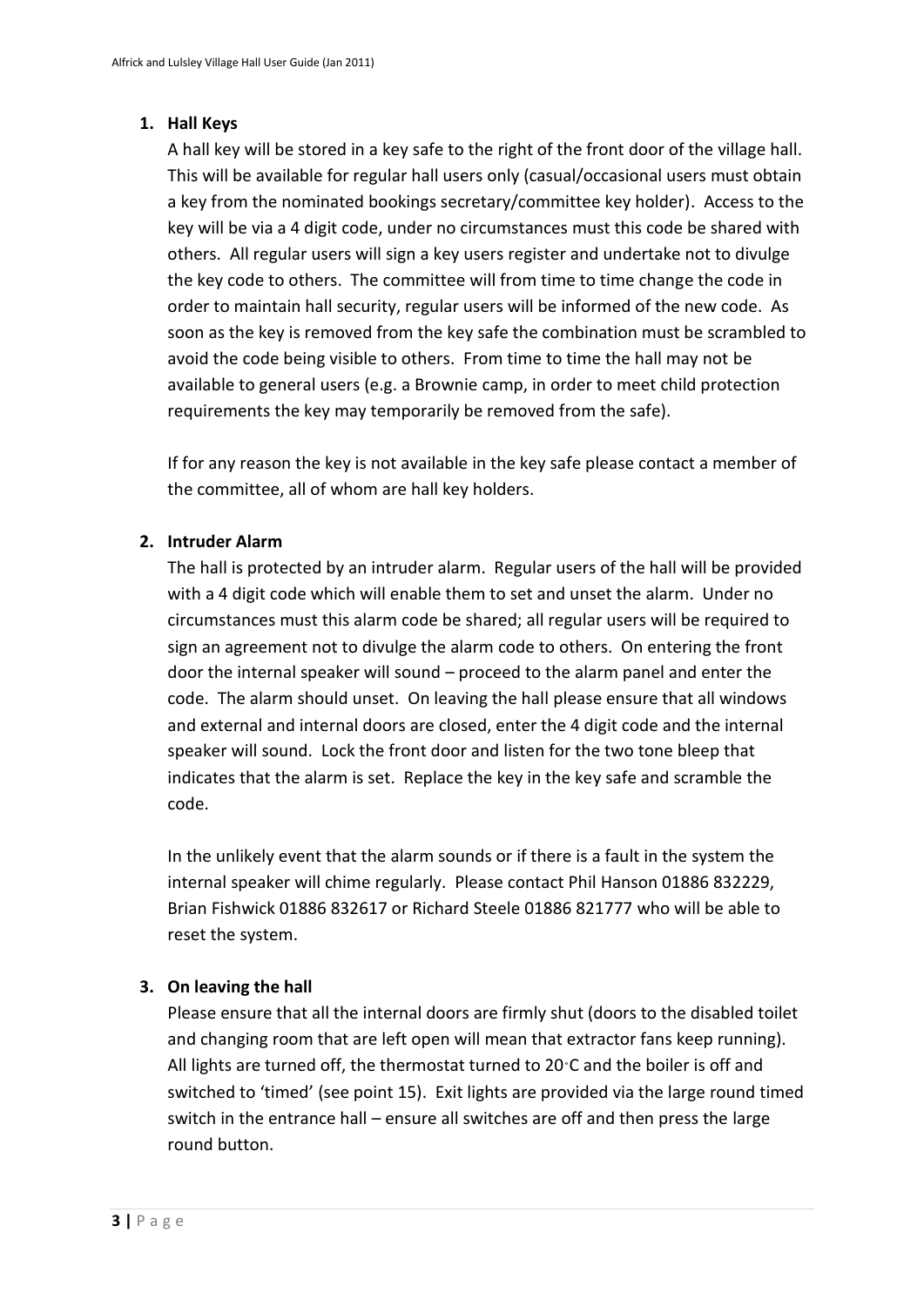#### <span id="page-3-0"></span>4. **Fire Alarm**

The hall has been fitted with a new fire alarm system. The control panel is situated in the entrance porch. In the event of a fire the alarm will sound; all occupants must evacuate the building and assemble on the car park at the furthest point from the hall building.

If it is safe to re-enter the building the alarm can be silenced by entering the code:

# 3112

and pressing the silence button. If the alarm was set off accidentally it should be possible to reset the alarm by entering the same code and pressing the Reset button. If you experience a problem with the fire alarm please contact: Phil Hanson 01886 832229, Brian Fishwick 01886 832617 or Richard Steele 01886 821777.

#### <span id="page-3-1"></span>**5. Hot water**

Hot water is provided by individual electric heaters under each sink (in the kitchen and the toilets/changing room). These should provide a constant supply of hot water. Please do not leave the taps running as they have a very major impact on our electricity use.

#### <span id="page-3-2"></span>**6. Emergency Exits**

These must be kept clear while the hall is occupied. Each one is fitted with an alarm sensor so please ensure they are fully closed before leaving the hall.

# <span id="page-3-3"></span>**7. Emergency Lights**

These will illuminate in the event of a power cut or other emergency.

# <span id="page-3-4"></span>**8. Electric Radiators**

The hall has two forms of heating. The main hall is heated by the boiler and the corridors and committee rooms by electric radiators (the smaller committee room has a combination of both forms of heating). The radiators are set to keep these areas warm. Please do not switch the heaters on or off or attempt to alter the settings.

# <span id="page-3-5"></span>**9. Disabled Toilet Alarm**

The disabled toilet is fitted with an alarm that can be triggered by pulling the red cords. To unlock the disabled toilet door please use a key or a knife from the kitchen to turn the lock from the outside. To reset the alarm please press and hold the reset button on either of the control panels (to the right of the toilet and to the right of the toilet door on the outside). Once the alarm ceases to sound it has been reset, the red light should be extinguished).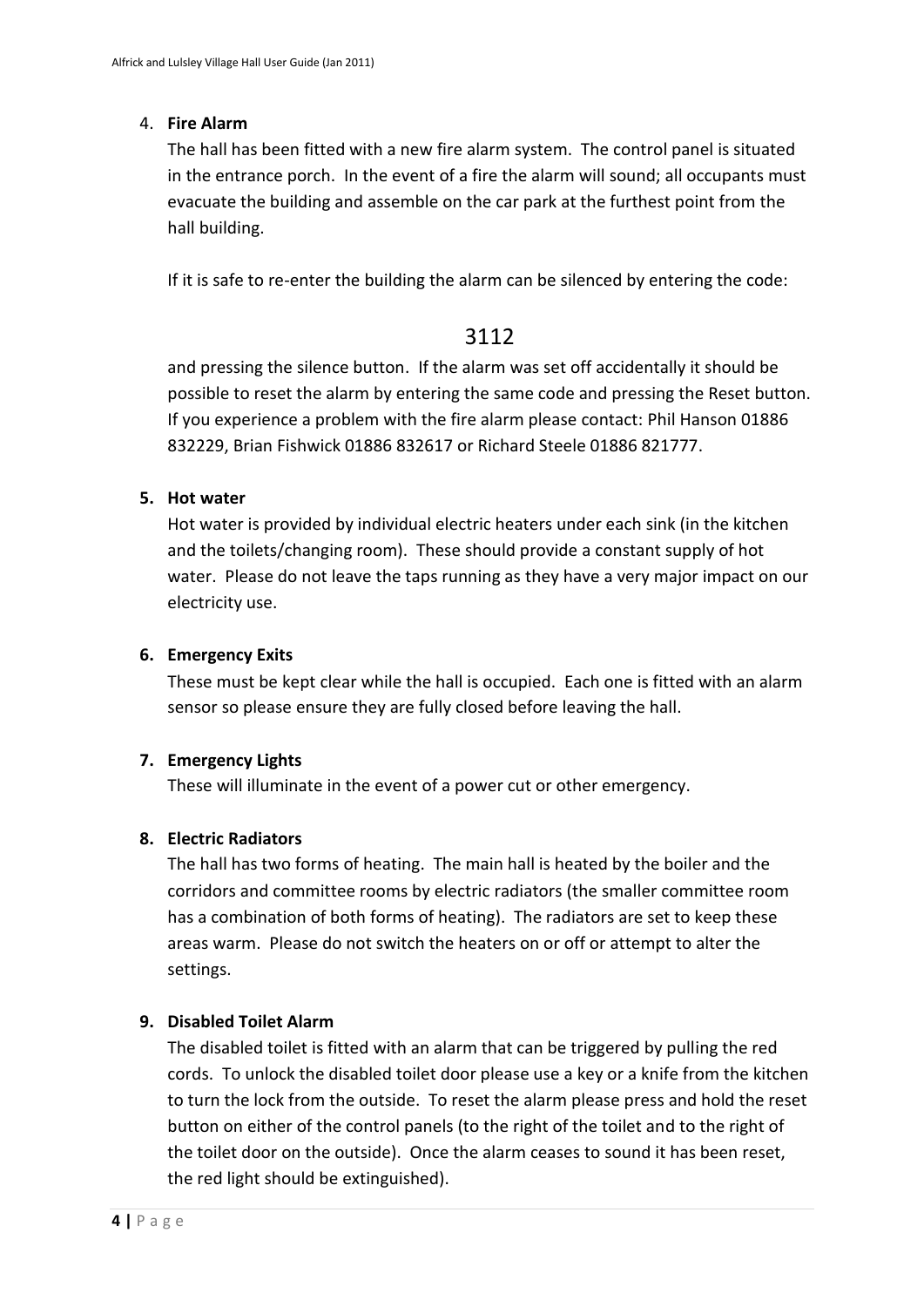#### <span id="page-4-0"></span>**10. First Aid Box and Accident Book**

These are situated in the kitchen. In the event of an accident please complete the accident book (this can be the person who is injured or any other responsible person). The page should be torn from the book and must be passed to the Hall Secretary, Brian Fishwick (01886 832617). If you have used items from the first aid box please record this in the hall comments book (by the front door) so that the kit can be replenished.

#### <span id="page-4-1"></span>**11. Manufacturers Instruction Books**

These can be found in the drawer nearest the boiler. Please do not remove these from the hall

#### <span id="page-4-2"></span>**12. Cooker**

The cooker should be ready to use. If there has been a power cut or the power has been turned off you will need to reset the clock before the ovens can be used. To do this please press and hold buttons 2 & 3 and then press + to restart the clock. The ovens should then work. Please clean the cooker after use.

# <span id="page-4-3"></span>**13. Hot Water Boiler**

The hall is provided with a drinking water boiler which is permanently plumbed in. To obtain boiling water please switch this on at the socket. The light on the front of the boiler will illuminate in a pale green colour. The boiler will then heat the water and is ready when the light turns bright green. If the boiler has been drained it will automatically fill with water during this process. At the end of your session please make sure the boiler is turned off at the power socket.

# <span id="page-4-4"></span>**14. Dishwasher**

The hall is provided with a commercial dishwasher. This is highly efficient and very fast but expensive to run. If you have sufficient dirty crockery or glasses please feel free to use it. There are laminated instructions on the work surface above the dishwasher. Please follow these instructions to ensure its efficient use.

Unlike domestic dishwashers it recycles the water therefore try to put the cleanest items (e.g. glasses) through the cycle first. It is a good idea to rinse plates in the sink before putting them in the dishwasher. The machine must be drained and cleaned after use.

Please note it will take approximately one hour from filling to first use. The green 'ready' light will illuminate when the water is up to temperature and the machine will wash effectively.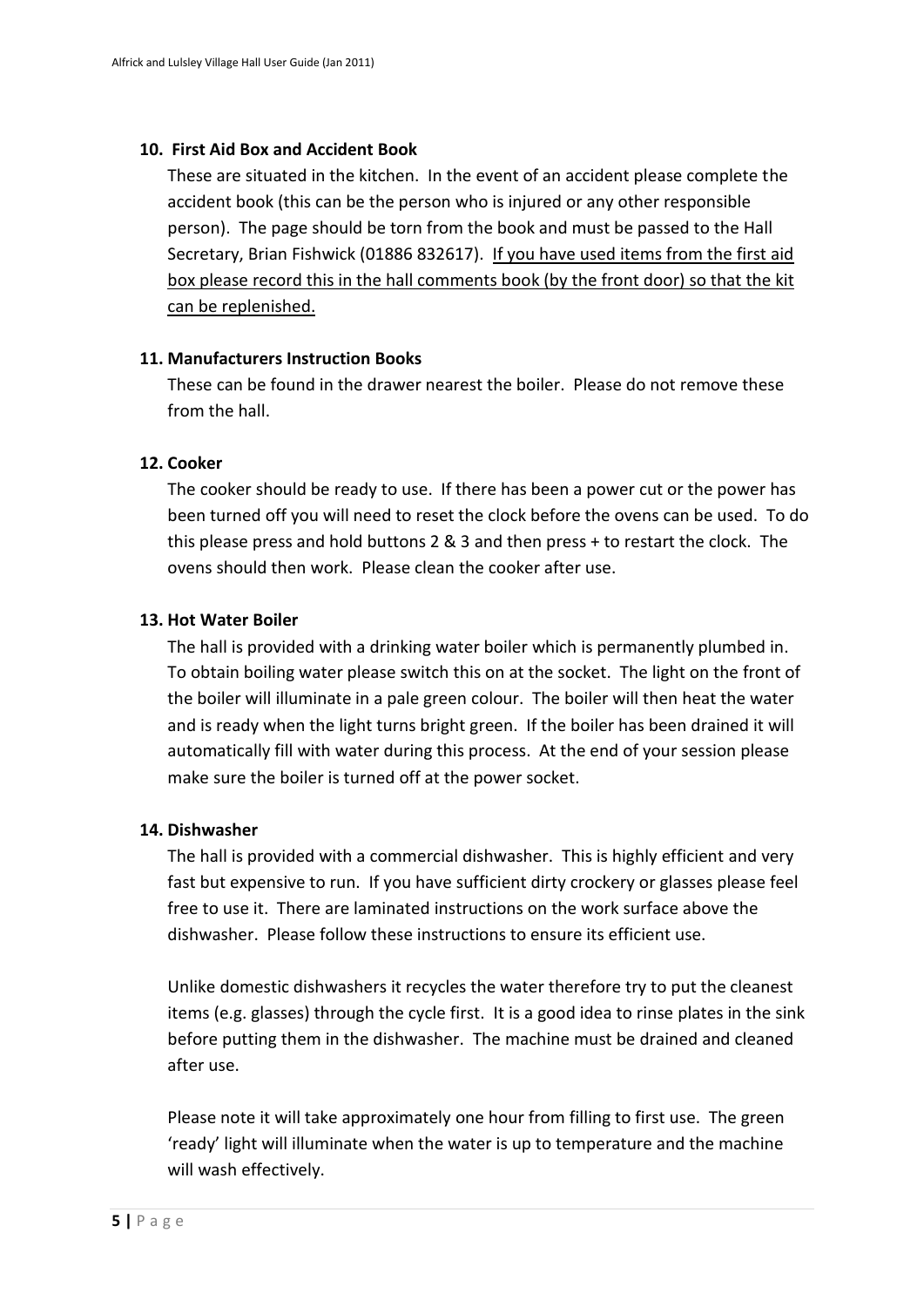#### **15. Central Heating Boiler Controls**

<span id="page-5-0"></span>Please note the instructions attached to the central heating boiler (it does not heat the hot water). The boiler is set to automatically heat the hall in readiness for our regular users. If you require additional heating in the main hall please press the advance button on the front panel of the boiler, the advance light should light up. Please check that the thermostat s set to the required temperature.

Once you have finished with the additional heating please make sure that the advance light is extinguished (press the advance button repeatedly to toggle between on and off), the clock indicates 'Timed' for central heating and the thermostat on the stage is returned to 20°C.

#### <span id="page-5-1"></span>**16. Hall and Stage Lighting and Sound system**

At the time of writing we are awaiting the installation of these items an updated booklet or separate instructions will be provided at a later date.

#### <span id="page-5-2"></span>**17. Folding Chairs**

Considerable investment has been made into new furniture for the hall. Please ensure that all folding chairs are returned to the chair trolleys after use. Under no circumstances may these chairs be used outside the building. If you require chairs for use outside please use the brown stacking plastic chairs.

Folding chairs should be stored maximum 10 per arm of the trolley with the padded part of the seat facing the centre of the trolley.

# <span id="page-5-3"></span>**18. Round Tables**

These tables are for inside use only. If you need tables for the exterior of the hall please use the older rectangular ones. Round tables are best deployed by two people. Please move the trolley as close as possible to the destination of the table. Apply the trolley brake and fold down the ramp. The tables can then be rolled carefully off the trolley. To assemble pull the legs out and stand the table up.

To fold the table down pinch together the two plastic lugs before folding the legs into the centre. Please make sure the trolley is braked and the ramp in place before returning the tables to it. Tables should be stored top to top to avoid damaging the laminated surface.

#### <span id="page-5-4"></span>**19. Hiring Agreement and Conditions of Hire**

All users will be required to sign a hiring agreement and accept the terms of the Conditions of Hire (displayed in the main entrance). Regular users will be asked to sign a hiring agreement on an annual basis.